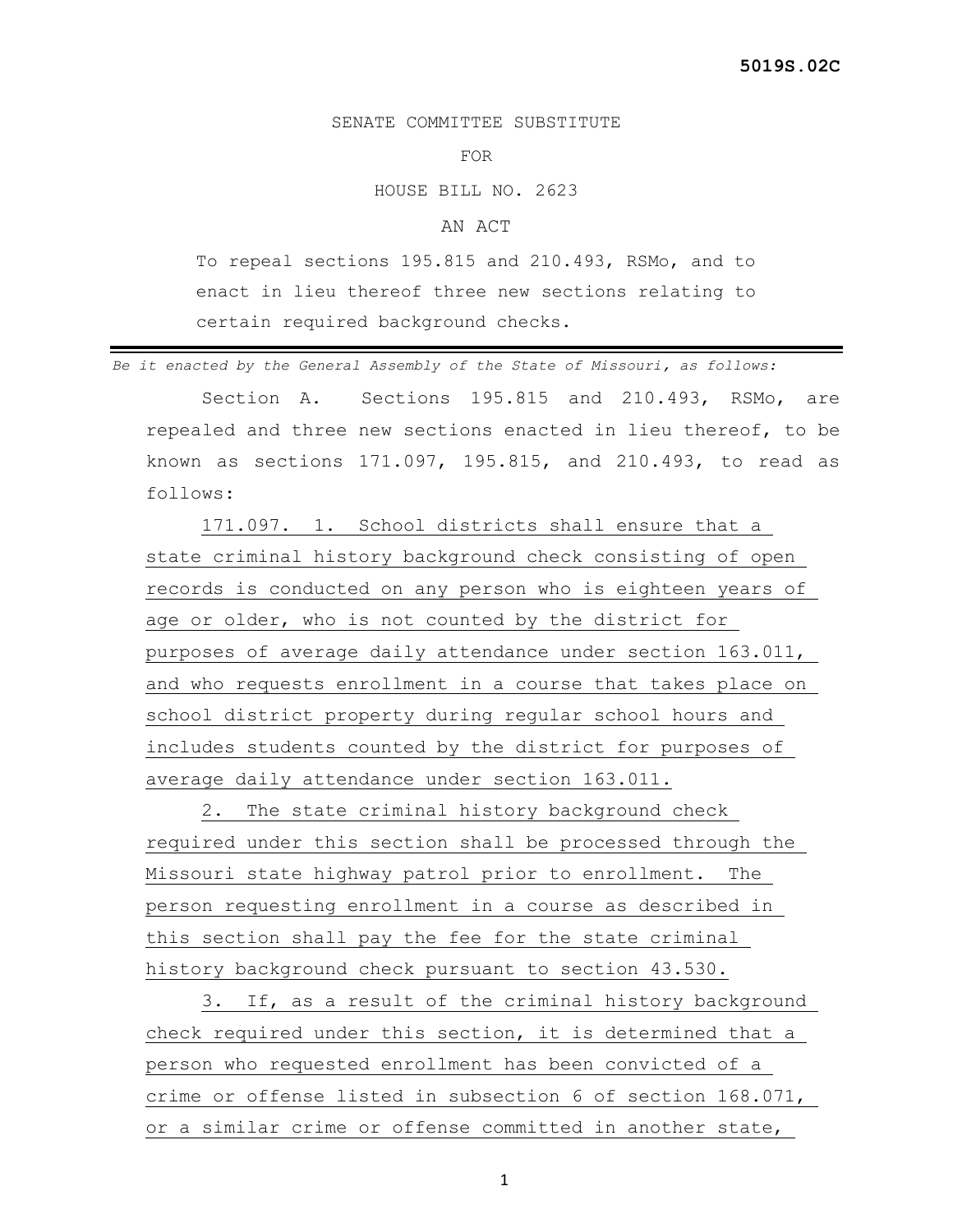the United States, or any other country, regardless of imposition of sentence, the school district shall prohibit such person from enrolling in any course for which a state criminal history background check is required under this section.

 195.815. 1. The department of health and senior services shall require all **[**officers, managers, contractors, employees, and other support staff of licensed or certified**]** employees, contractors, owners, and volunteers of medical marijuana facilities**[**, and all owners of such medical marijuana facilities who will have access to the facilities or to the facilities' medical marijuana,**]** to submit fingerprints to the Missouri state highway patrol for the purpose of conducting a state and federal fingerprint-based criminal background check.

 2. The department may require that such fingerprint submissions be made as part of a medical marijuana facility application **[**for licensure or certification**]**, a medical marijuana facility renewal application **[**for renewal of licensure or certification**]**, and an individual's application for licensure and issuance of an identification card authorizing that individual to be an employee, contractor, owner, **[**officer, manager, contractor, employee, or other support staff**]** or volunteer of a medical marijuana facility.

 3. Fingerprint cards and any required fees shall be sent to the Missouri state highway patrol's central repository. The fingerprints shall be used for searching the state criminal records repository and shall also be forwarded to the Federal Bureau of Investigation for a federal criminal records search under section 43.540. The Missouri state highway patrol shall notify the department of any criminal history record information or lack of criminal history record information discovered on the individual.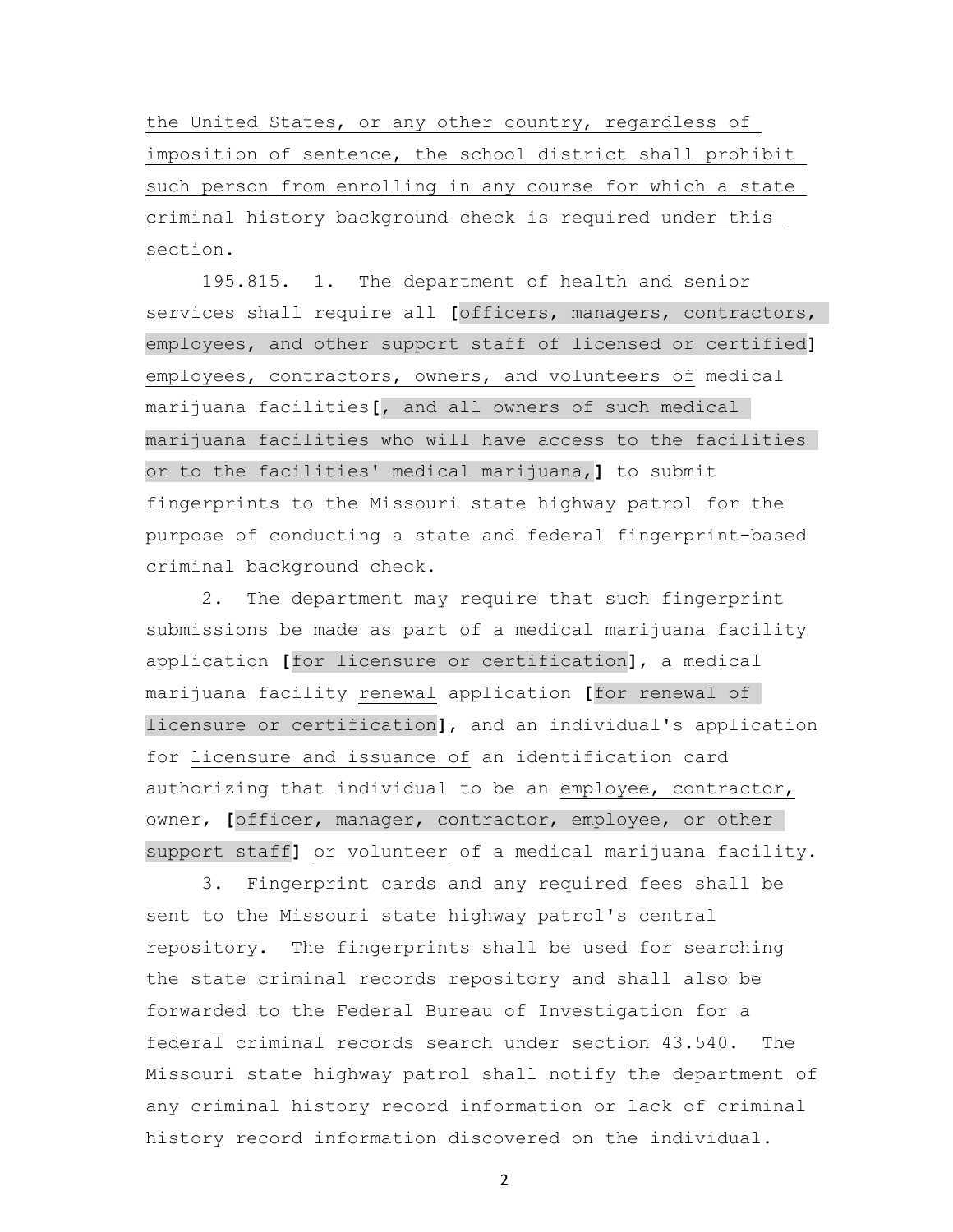Notwithstanding the provisions of section 610.120 to the contrary, all records related to any criminal history information discovered shall be accessible and available to the department.

 4. As used in this section, the following words shall mean:

 (1) "Contractor", a person performing work or service of any kind for a medical marijuana facility in accordance with a contract with that facility;

 (2) "Employee", **[**any**]** a person performing work or service of any kind or character for hire in a medical marijuana facility;

 **[**(2)**]** (3) "Medical marijuana facility", an entity licensed or certified by the department of health and senior services**[**, or its successor agency,**]** to acquire, cultivate, process, manufacture, test, store, sell, transport, or deliver medical marijuana**[**;

 (3) "Other support staff", any person performing work or service of any kind or character, other than employees, on behalf of a medical marijuana facility if such a person would have access to the medical marijuana facility or its medical marijuana or related equipment or supplies**]**.

 210.493. 1. **[**Officers, managers,**]** As used in this section, the following terms mean:

 (1) "Applicant", any individual who applies or is required to successfully complete the background check requirements for employment or presence at a licensed residential care facility, license-exempt residential care facility, or child care facility. For the purposes of background checks conducted by the Missouri state highway patrol, the term "applicant" is further defined in section 43.540;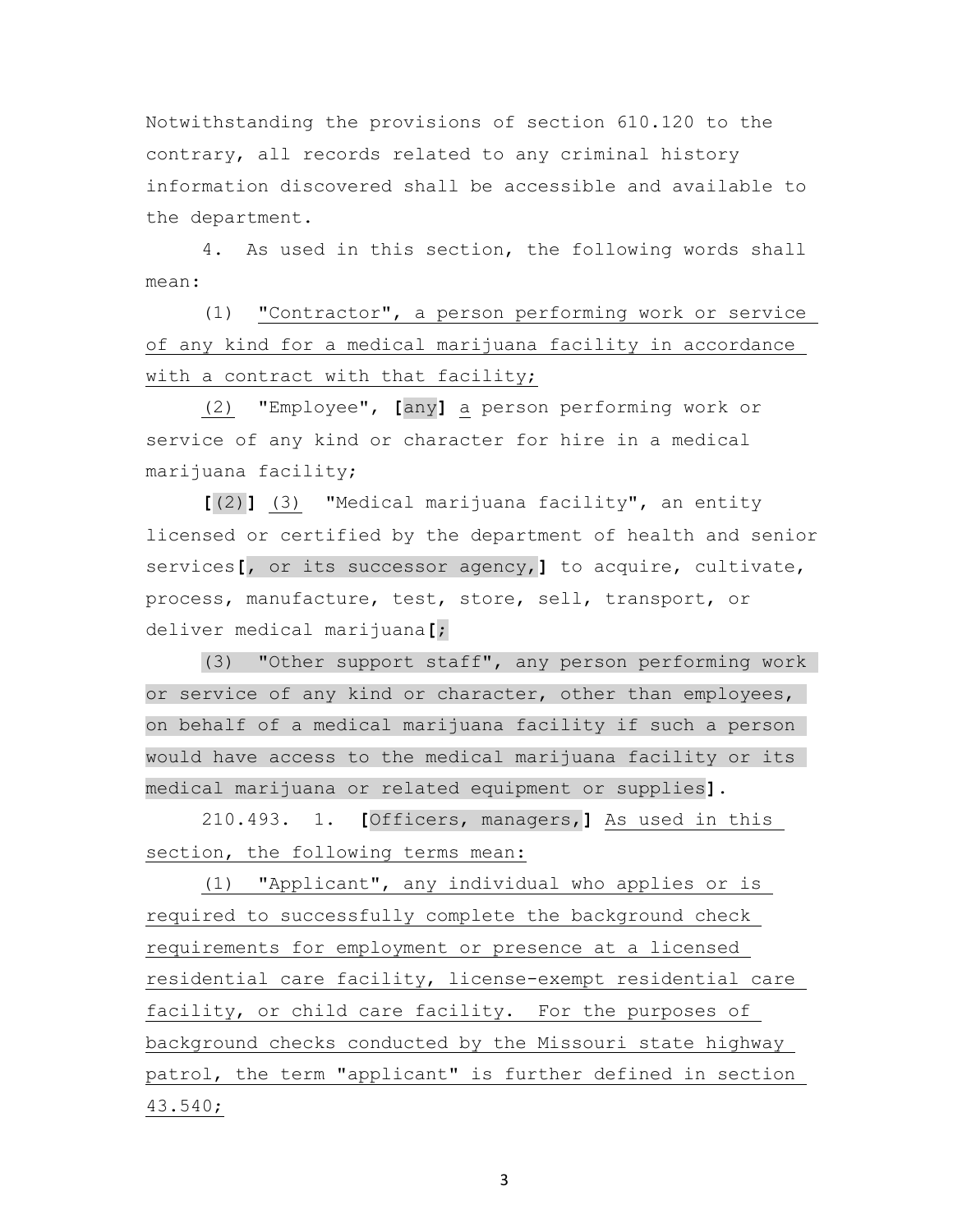(2) "Contractor", a person who contracts to do work for or supply goods to a licensed residential care facility, license-exempt residential care facility, or child placing agency;

 (3) "Employee", an individual who works in the service of a licensed residential care facility, license-exempt residential care facility, or child placing agency under an express or implied contract for hire, whether written or unwritten or full-time or part-time, under which the licensed residential care facility, license-exempt residential care facility, or child placing agency has the right to control, in whole or in part, the details of the individual's work performance;

 (4) "Owner", an individual who holds an equity interest in a licensed residential care facility, licenseexempt residential care facility, or child care facility;

 (5) "Volunteer", an individual who performs a service for or on behalf of a licensed residential care facility, license-exempt residential care facility, or child care facility of the individual's own free will without obligation or without any expectation of a reward or compensation.

 2. Contractors, volunteers with access to children, and employees**[**, and other support staff**]** of licensed residential care facilities and licensed child placing agencies in accordance with sections 210.481 to 210.536; owners of such residential care facilities who will have access to the facilities; and owners of such child placing agencies who will have access to children shall submit fingerprints and any information that the department requires to complete the background checks, as specified in regulations established by the department, to the Missouri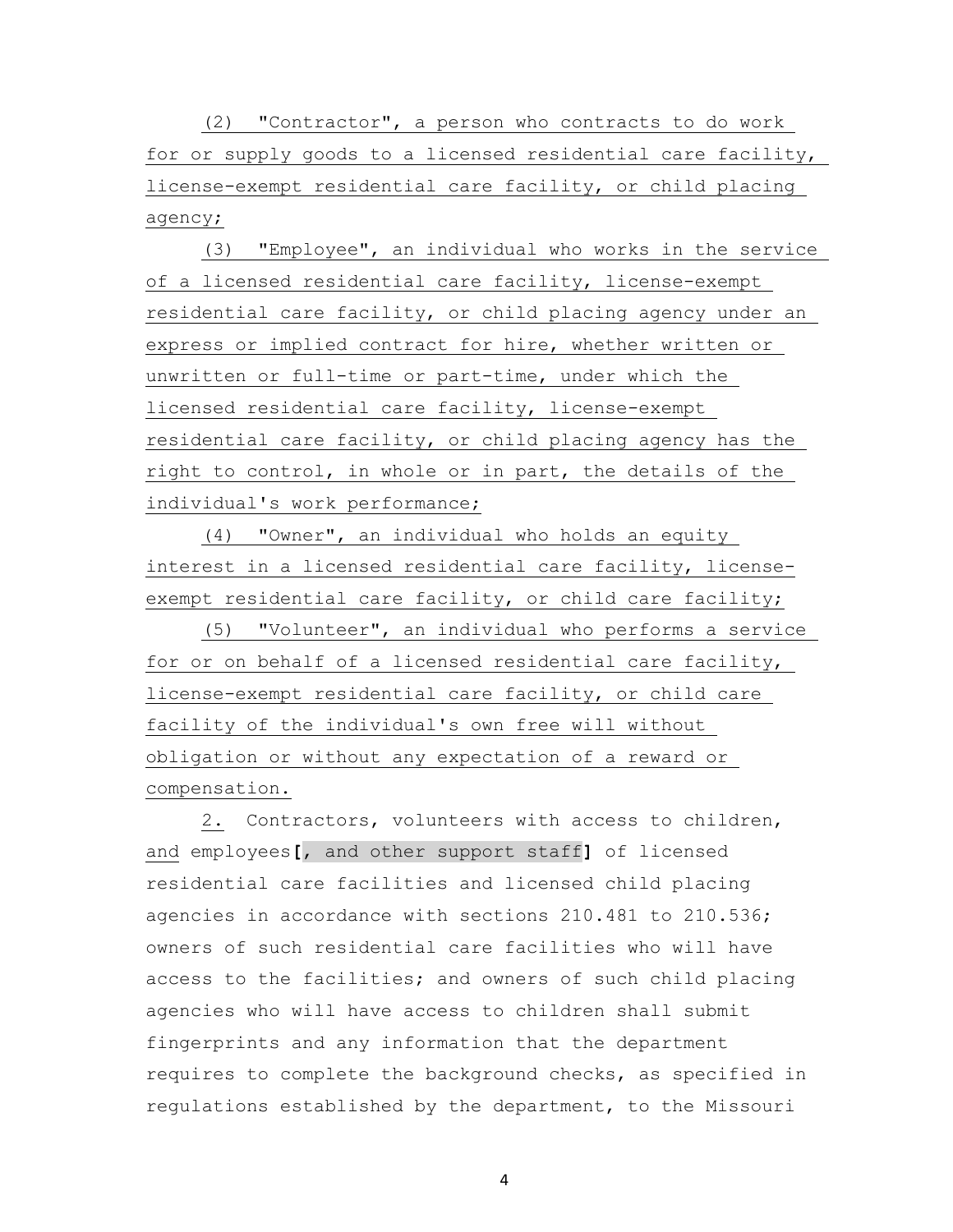state highway patrol for the purpose of conducting state and federal fingerprint-based background checks.

 **[**2. Officers, managers,**]** 3. Contractors, volunteers with access to children, and employees**[**, and other support staff**]** of residential care facilities subject to the notification requirements under sections 210.1250 to 210.1286; any person eighteen years of age or older who resides at or on the property of such residential care facility; any person who has unsupervised contact with a resident of the residential care facility; and owners of such residential care facilities who will have access to the facilities shall submit fingerprints and any information that the department requires to complete the background checks, as specified in regulations established by the department, to the Missouri state highway patrol for the purpose of conducting state and federal fingerprint-based background checks.

**[**3.**]** 4. A background check shall include:

 (1) A state and Federal Bureau of Investigation fingerprint check; and

 (2) **[**A search of the National Crime Information Center's National Sex Offender Registry; and

 (3)**]** A search of the following registries, repositories, or databases in Missouri, the state where the applicant resides, and each state where such applicant resided during the preceding five years:

 (a) The state criminal registry or repository, with the use of fingerprints being required in the state where the applicant resides and optional in other states;

(b) The state sex offender registry or repository;

(c) The state family care safety registry; and

 (d) The state-based child abuse and neglect registry and database.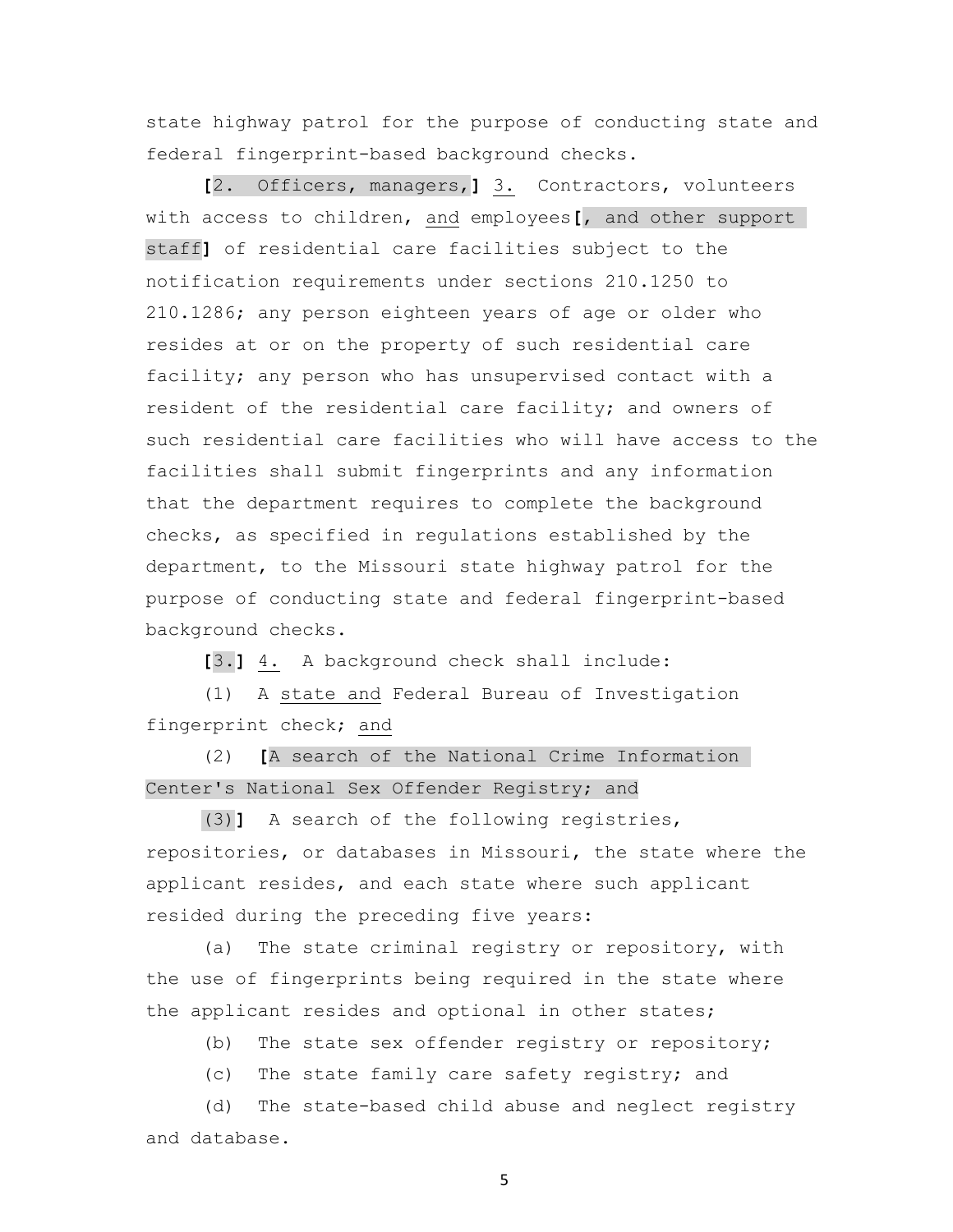**[**4.**]** 5. For the purposes of this section and notwithstanding any other provision of law, "department" means the department of social services.

 **[**5.**]** 6. The department shall be responsible for background checks as part of a residential care facility or child placing agency application for licensure, renewal of licensure, or for license monitoring.

 **[**6.**]** 7. The department shall be responsible for background checks for residential care facilities subject to the notification requirements of sections 210.1250 to 210.1286.

 **[**7.**]** 8. Fingerprint cards and any required fees shall be sent to the Missouri state highway patrol's central repository. The fingerprints shall be used for searching the state criminal records repository and shall also be forwarded to the Federal Bureau of Investigation for a federal criminal records search under section 43.540. The Missouri state highway patrol shall notify the department of any criminal history record information or lack of criminal history record information discovered on the individual. Notwithstanding the provisions of section 610.120, all records related to any criminal history information discovered shall be accessible and available to the department.

 **[**8.**]** 9. Fingerprints submitted to the Missouri state highway patrol for the purpose of conducting state and federal fingerprint-based background checks under this section shall be valid for a period of five years.

 **[**9.**]** 10. The department shall provide the results of the background check to the applicant in a statement that indicates whether the applicant is eligible or ineligible for employment or presence at the licensed residential care facility or licensed child placing agency. The department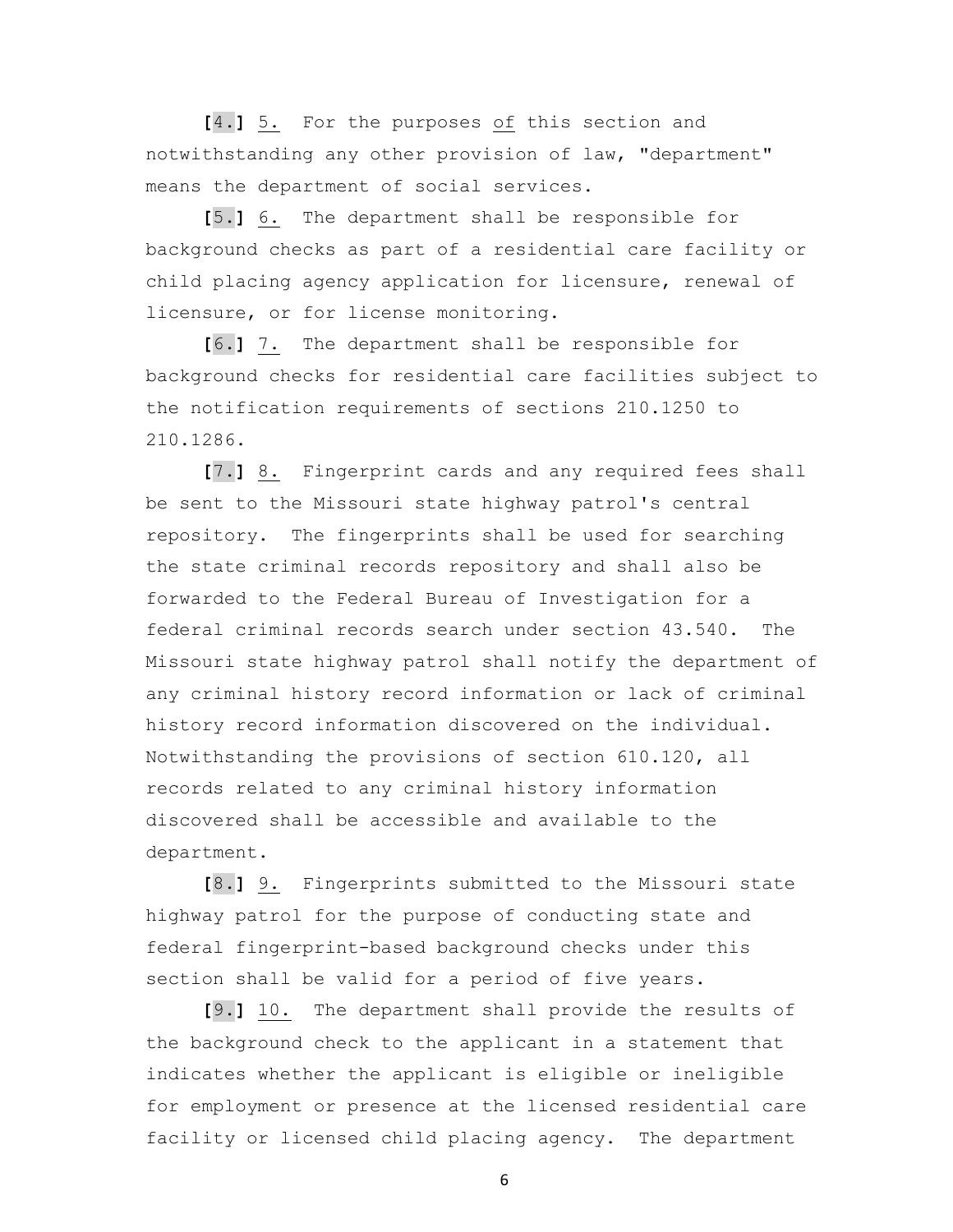shall not reveal to the residential care facility or the child placing agency any disqualifying offense or other related information regarding the applicant. The applicant shall have the opportunity to appeal an ineligible finding.

 **[**10.**]** 11. The department shall provide the results of the background check to the applicant in a statement that indicates whether the applicant is eligible or ineligible for employment or presence at the residential care facility subject to the notification requirements of sections 210.1250 to 210.1286. The department shall not reveal to the residential care facility any disqualifying offense or other related information regarding the applicant. The applicant shall have the opportunity to appeal an ineligible finding.

 **[**11.**]** 12. An applicant shall be ineligible if the applicant:

 (1) Refuses to consent to the background check as required by this section;

 (2) Knowingly makes a materially false statement in connection with the background check as required by this section;

 (3) Is registered, or is required to be registered, on a state sex offender registry or repository **[**or the National Sex Offender Registry**]**;

 (4) Is listed as a perpetrator of child abuse or neglect under sections 210.109 to 210.183 or any other finding of child abuse or neglect based on any other state's registry or database; or

 (5) Has pled guilty or nolo contendere to or been found guilty of:

 (a) Any felony for an offense against the person as defined in chapter 565;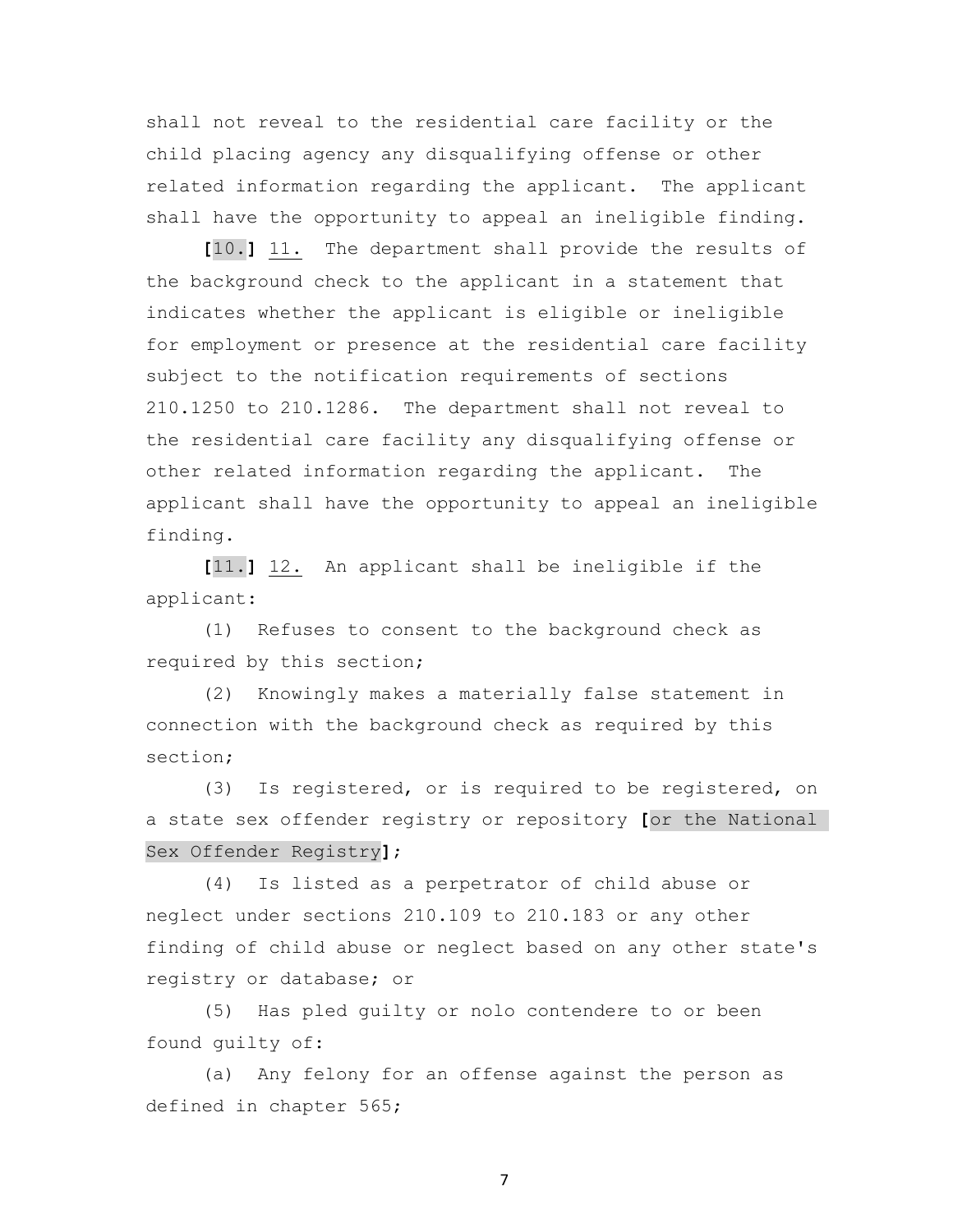(b) Any other offense against the person involving the endangerment of a child as prescribed by law;

 (c) Any misdemeanor or felony for a sexual offense as defined in chapter 566;

 (d) Any misdemeanor or felony for an offense against the family as defined in chapter 568;

 (e) Burglary in the first degree as defined in section 569.160;

 (f) Any misdemeanor or felony for robbery as defined in chapter 570;

 (g) Any misdemeanor or felony for pornography or related offense as defined in chapter 573;

(h) Any felony for arson as defined in chapter 569;

 (i) Any felony for armed criminal action as defined in section 571.015, unlawful use of a weapon as defined in section 571.030, unlawful possession of a firearm as defined in section 571.070, or the unlawful possession of an explosive as defined in section 571.072;

 (j) Any felony for making a terrorist threat as defined in section 574.115, 574.120, or 574.125;

 (k) A felony drug-related offense committed during the preceding five years; or

 (l) Any similar offense in any federal, state, or other court of similar jurisdiction of which the department has knowledge.

 **[**12.**]** 13. Any person aggrieved by a decision of the department shall have the right to seek an administrative review. The review shall be filed with the department within fourteen days from the mailing of the notice of ineligibility. Any decision not timely appealed shall be final.

 **[**13.**]** 14. Any required fees shall be paid by the individual applicant, facility, or agency.